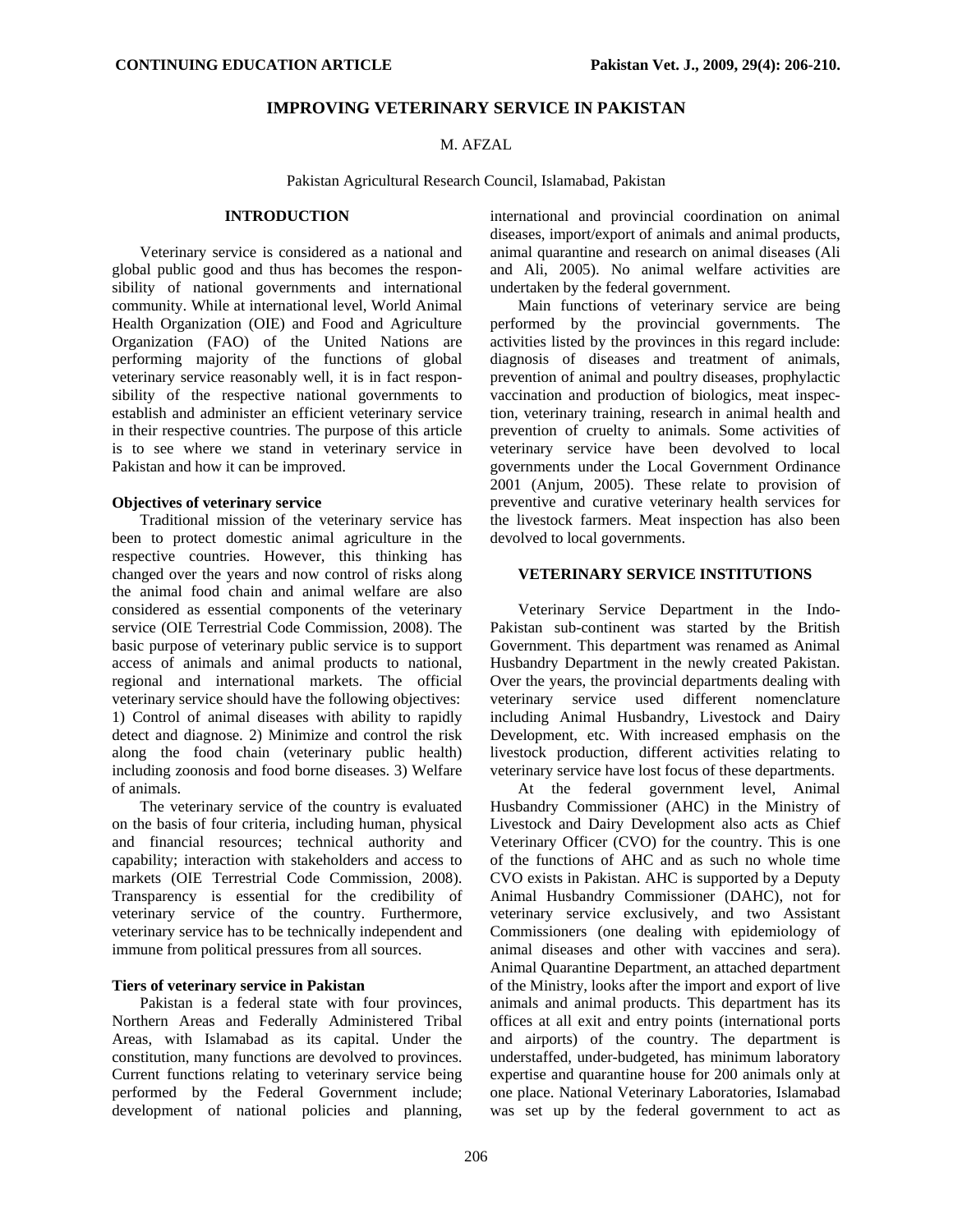regulatory body to check drugs and vaccines (not part of mandate of Ministry of Livestock and Dairy Development but are regulated by Ministry of Heath), drug residues in the imported and destined for export materials, as well as to provide diagnostic and training services.

Provincial governments manage majority of institutions which carry out activities relating to veterinary service. The detail of these institutions is given in Table 1. Currently, there are 963 veterinary hospitals, 2869 veterinary dispensaries and 2875 veterinary centres in the public sector which are mandated to control livestock diseases and provide prophylactic vaccination against major infectious diseases of animals. These institutions submit monthly progress report, including infectious diseases reports. These institutions are also supposed to provide flash reporting in case of disease outbreak. A network of district diagnostic laboratories exist which are supported by regional and provincial diagnostic laboratories and national reference laboratory. Under the animal welfare activity, British in the united India, set up Society for the Prevention of Cruelty to Animals (SPCA) in 1890. SPCA is an autonomous organization of Punjab Government, primarily working for the welfare of draught animals. Brooks Hospital, a British NGO, also works for welfare of the draught animals.

## **CHALLENGES AND RECOMMENDATIONS**

Internationally recognized effective and transparent veterinary service in the country is pre-requisite for trading animals and animal products in the international market. In fact even for domestic market, food safety is of principal concern for the consumers, particularly in higher echelon of the society. This can only be ensured if veterinary service is effectively performing its functions. Pakistan is facing various challenges in this regard and needs to take remedial measures. Recommendations for tackling various challenges in this regard are given below:

### **Appointment of a full-time Chief Veterinary Officer**

A full-time Chief Veterinary Officer (CVO) at the federal level should be the beginning of an effective veterinary service in the country. CVO should be aided with an epidemiology cell manned with competent and dedicated professionals. A contract needs to be developed, clearly defining the obligations of district and provincial governments as to disease reporting and control. This will only be effective if a small federal office is established in Livestock Development/Animal Husbandry Departments of each of the federating units.

Restructuring of provincial livestock departments to create a position of Provincial Chief Veterinary Officer will facilitate the working of veterinary services in the provinces. Coordination with CVO will also improve in this way. Job description of such a position should be clearly defined, so that he/she can contribute towards developing an effective veterinary service in the province.

### **Disease monitoring and reporting**

Disease monitoring and reporting needs to be improved. Main reason of poor reporting of the disease outbreaks is the lack of response from the concerned authorities. A clear standard operating procedure (SOP), highlighting the control measures in case of report of each outbreak, needs to be developed and made effective. This mechanism could be started with a few diseases and then expanded to include other infectious diseases, once visible progress is made and the farmers' confidence in veterinary service is gained.

Recently, Strengthening of Livestock Services Project (SLSP, funded by Government of Pakistan and European Union), has made progress in improving the disease reporting from district to the province and federal level. A computerized network has been established in 30 districts with relevant software which is connected to a provincial node in each province and a federal epidemiology node in the project office. This system is being expanded to 60 districts and ultimately all districts will be connected to this system. The system has provision for passive disease reporting, as well as flash reporting in case of outbreak of an infectious disease.

Disease monitoring and reporting is fundamental to priority setting in disease control and, thus, needs to be emphasized. In the federal governance system like Pakistan, it will be imperative that federal representative is present at provincial level for assisting in disease reporting. It could later on be envisaged that one such person at each district level is posted, either through federal or provincial governments. The most important factor for improving the disease reporting is the type of control response received by the farmers, veterinarians and community. Until and unless we assure that control response would take place, the reporting will not be improved as required under the international norms. The detailed SOP needs to be developed for each notifiable disease in this regard. Disease reporting network developed by SLSP needs to be sustained and brought into regular activities of the veterinary service.

#### **Disease diagnosis**

Although a network of district laboratories exist in the country, their role has not yet been clearly defined. Furthermore, these laboratories are ill-equipped to diagnose and handle any infectious disease outbreak.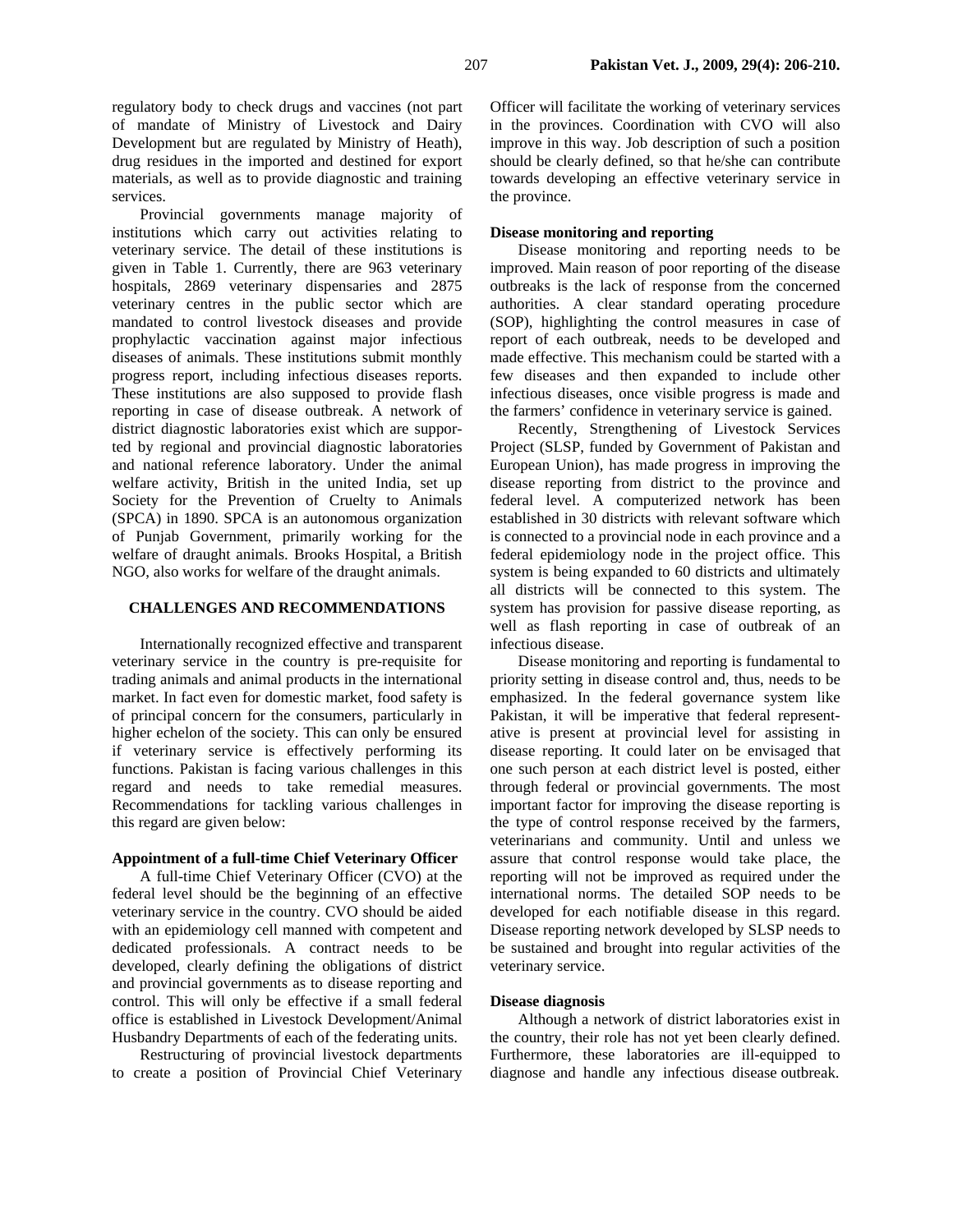| <b>Region</b>                       | Research/vaccine      | Veterinary | <b>Veterinary</b> | Veterinary | <b>Diagnostic</b> |
|-------------------------------------|-----------------------|------------|-------------------|------------|-------------------|
|                                     | production institutes | hospitals* | dispensaries      | centres    | labs              |
| Punjab                              |                       | 530        | 1213              | 1713       | 28                |
| Sindh                               |                       | 119        | 60                | 608        |                   |
| <b>NWFP</b>                         |                       | 98         | 363               | 218        |                   |
| <b>Balochistan</b>                  |                       | 116        | 783               |            |                   |
| Northern Areas                      |                       | 12         | 165               |            |                   |
| Federally Administered Tribal Areas |                       | 25         | 212               | 207        |                   |
| Islamabad Capital Territory         |                       | 4          |                   |            |                   |
| Azad Jammu & Kashmir                |                       | 59         | 66                | 129        | ი                 |
| Total                               | 6                     | 963        | 2869              | 2875       | 72                |

**Table 1: Number of veterinary service institutions in different provinces/regions of Pakistan** 

\*Veterinary hospital is an institution where at least one veterinarian is posted along with other para-professional staff and there are facilities for artificial insemination also. Each veterinary dispensary is mostly headed by a veterinarian and a veterinary centre is headed by a veterinary paraprofessional.

Regional or provincial diagnostic laboratories, although reasonably equipped, lack operational funding and necessary reagents and protocols. Although OIE diagnostic protocols are available (even on internet free of cost), the required reagents are usually not available to undertake these tests. Validation of diagnostic methods is not carried in any of these laboratories and most of the veterinarians require training in laboratory techniques. The role of each tier of laboratory needs to be clearly defined, approved and implemented. Equipment, reagents and operational resources commensurate with their roles need to be provided. Technical expertise needs to be continuously upgraded in techniques, standardization and interpretation of diagnostic tests.

### **National programmes for control and eradication of infectious diseases**

Traditionally, Pakistan did not launch any national programme for the control and eradication of wellknown infectious diseases in the country. Following a severe outbreak of Rinderpest in 1994-95 in Northern areas, a national programme for the eradication of Rinderpest from Pakistan was launched under technical assistance of FAO of the UN. This programme met with great success and Pakistan was able to eradicate the disease and got international certification in May, 2007. This gave a lot of confidence to the veterinary service in Pakistan. In 2006, when avian influenza H5N1 outbreak was recorded in the country, a national programme for the control of avian influenza was launched. This programme has also yielded success but being a development project, its continuity beyond June, 2010 is questionable.

National programmes for the control and eradication of frequently prevalent diseases need to be launched. The programmes to be launched immediately include: progressive control of Foot and Mouth Disease, control and eradication of Peste des Petits Ruminants (PPR), control of Brucellosis and control of Haemorrhagic Septicaemia in the country. Similarly, eradication programmes need to be launched for poultry

diseases, particularly for vertically transmitted infectious diseases. Sustainability of avian influenza control programme beyond 2010 should also be ensured.

### **Import and export of animals and animal products**

Informal trade of livestock and livestock products continue to be a major issue in disease control efforts in the country. Seasonal movement of animals from Afghanistan and Iran and vice versa has been practiced since centuries in this area. Previously, livestock was smuggled from India into Pakistan for in-country use and onward transmission to Iran and Afghanistan, mainly through Sindh borders but after the fencing of international border by India, this practice has practically stopped. Pakistani cattle and buffaloes for beef are routinely transported to Afghanistan and Iran without observing any quarantine practices. There is need to strengthen quarantine services in accordance with trade volume from different ports and airports and informal trade needs to be discouraged. After consultation with veterinary authorities of Afghanistan and Iran, a simpler quarantine system needs to be developed and formal trade among these countries could be encouraged. Proper quarantine houses needs to be established and relevant laboratory facilities be upgraded. This could be achieved by developing detailed SOP for the import and export of each item of animal origin and department records should be properly audited periodically by independent team for transparency and restoring confidence of the stakeholders.

#### **Vaccine production**

Veterinary vaccines are mainly being produced in public sector in Pakistan, although some private vaccine manufacturers have also emerged over the last decade. Drugs and biologic manufacturing and import (including veterinary) are regulated by the Ministry of Health. Vaccines manufactured in public sector are not registered in the Ministry of Health, thus these are not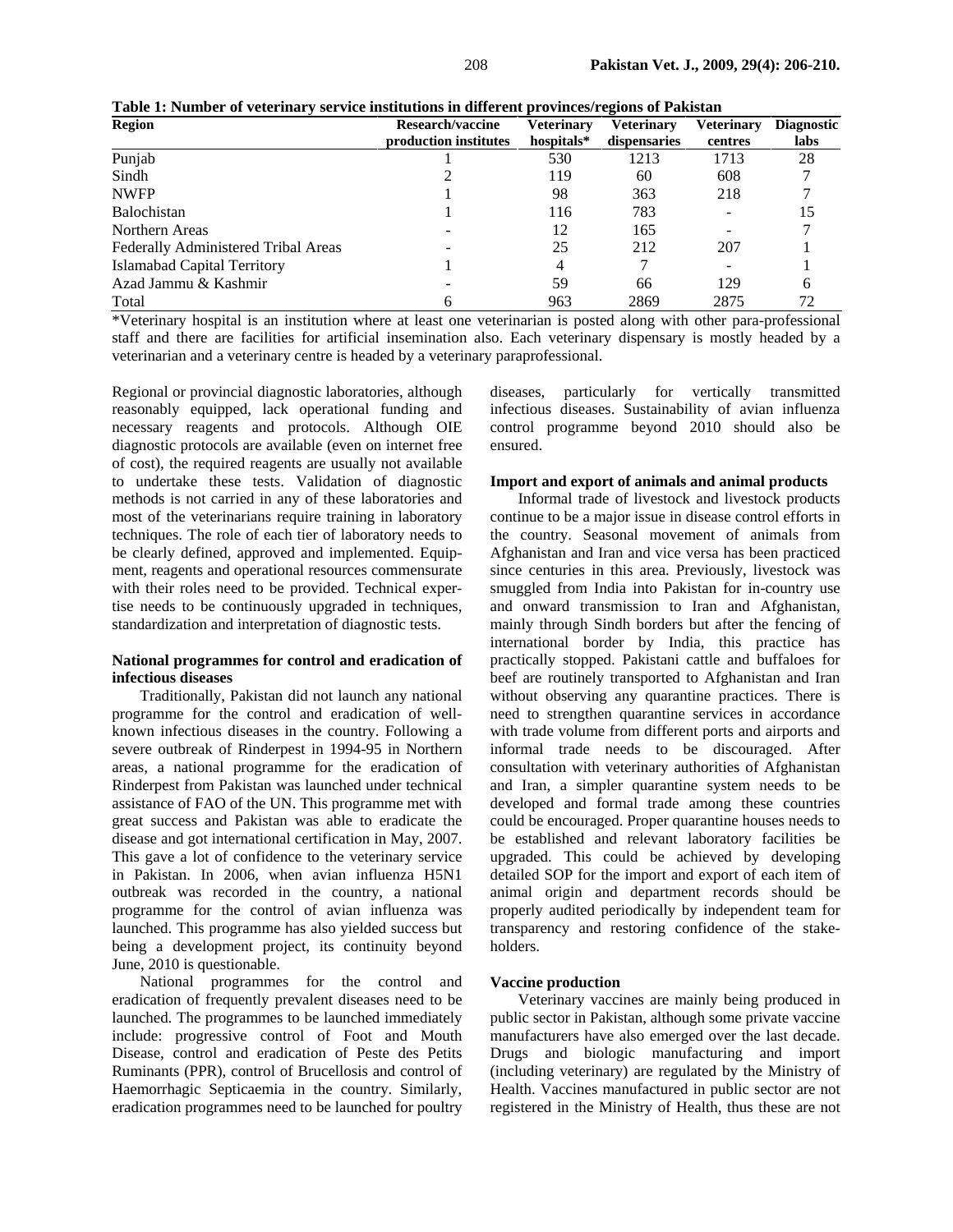legally manufactured and sold. In fact most of the veterinary vaccine manufacturers in the public sector do not comply with Good Manufacturing Practices, a basic requirement for licensing of manufacturing facility. Most of the public sector vaccine manufacturers are over-staffed, use obsolete technology and have poor infrastructure. In fact, a complete revamping of vaccine production in the public sector is needed. The vaccine manufacturing units in the public sector may be given full autonomy and be provided with reasonable seed money to improve quality of infrastructure and production technology. Alternately, these vaccine manufacturing units could be operated under publicprivate partnership. Most importantly, these public sector units have to be registered with drug licensing authorities in the country. This will require willingness to proceed in this direction, improvement in their infrastructure, developing proper production protocols and quality assurance systems at these units.

### **Quality control of vaccines and veterinary drugs**

Quality of drugs and vaccines for animal use is a major concern of farmers. Although National Veterinary Laboratories were established to cater to this need, it still has not been officially mandated by the Ministry of Health to undertake this task. The staff of the Ministry of Health staff is pre-occupied with human drugs and biologics and a few, if any, samples are being collected and analyzed for veterinary drugs and biologics. There is immediate need to improve quality control infrastructure for veterinary drugs and biologics in the country. National Veterinary Laboratories could be mandated to undertake this work. It should be made mandatory to submit samples from each batch of biologics (from public and private manufactures and all imported vaccines) to the designated laboratory which could initially examine them at random and later on each batch is evaluated, as the facilities are strengthened.

#### **Veterinary public health**

Veterinarians are not primarily concerned with the increase in production by treating the sick animals and poultry but their important job is to ensure quality (residue free) edible animal products such as milk, meat and eggs to the public (Muhammad *et al*., 2009). This is probably the weakest area of veterinary service in Pakistan. The concept of whole food chain (from farm to fork) does not exist in milk, meat and their products. The responsibilities of regulating foods of animal origin (milk, meat and their products) are divided among various departments/ministries and effective coordination is practically missing. Veterinary service does not regulate the milk supply, transport and dairy industry and only slaughtering at the recognized slaughterhouses (less than 25% of slaughtering occurs in these slaughter houses) are inspected by qualified

staff. The number of qualified staff is grossly deficient as per number of slaughtered animals. Furthermore, as these slaughterhouses are primitive and do not have assembly lines, the inspection is difficult.

Veterinary public health is the main area of improvement where veterinary service has to be mandated and asked to deliver. Private sector should be encouraged to build and operate slaughterhouses and government responsibility should be to provide regulatory services. A clear policy directive should be issued in this regard by the provincial governments. Milk supply and transport should also be regulated by the veterinary service and this aspect should be brought under the purview of veterinary service. Necessary changes in the rules of business should be brought. The district and regional diagnostic laboratory services should include testing for quality of milk and meat and necessary facilities can be created in these laboratories.

### **Up-gradation of legal framework**

A comprehensive and workable legal framework is required for the efficient working of veterinary service in the country. The current legal framework has recently been reviewed and deficient areas have been pointed out. Federal as well as provincial laws, rules, regulations and guidelines have to be developed and approved from the appropriate bodies.

# **Animal welfare**

Animal welfare refers to the state and condition of the animal in which it lives and performs. To be declared in good state of welfare, the animal should be healthy, comfortable, well-nourished, safe, able to express its innate behaviour and not suffering from pain, fear and distress (Fraser *et al*., 2009). Animal welfare has become an excellent marketing tool in the international trading. Most of the large consumer retail markets want to ensure that livestock products being sold at their stores are obtained from farms complying animal welfare guidelines and rules. Thus, animal welfare activities should become part of veterinary service in the country.

Initially, a cell can be created in the CVO's office. This office should document and coordinate all animal welfare activities across the country. Working group can then develop animal welfare guidelines for food, draft and pet animals and start capacity building of the stakeholders in this regard.

### **REFERENCES**

- Ali, H. and Z. Ali, 2005. The Rules of Business 1973 (Amended and Corrected). Ideal Publisher, Karachi, Pakistan.
- Anjum, N., 2005. Manual of New Punjab Local Government Laws with Punjab Local Government